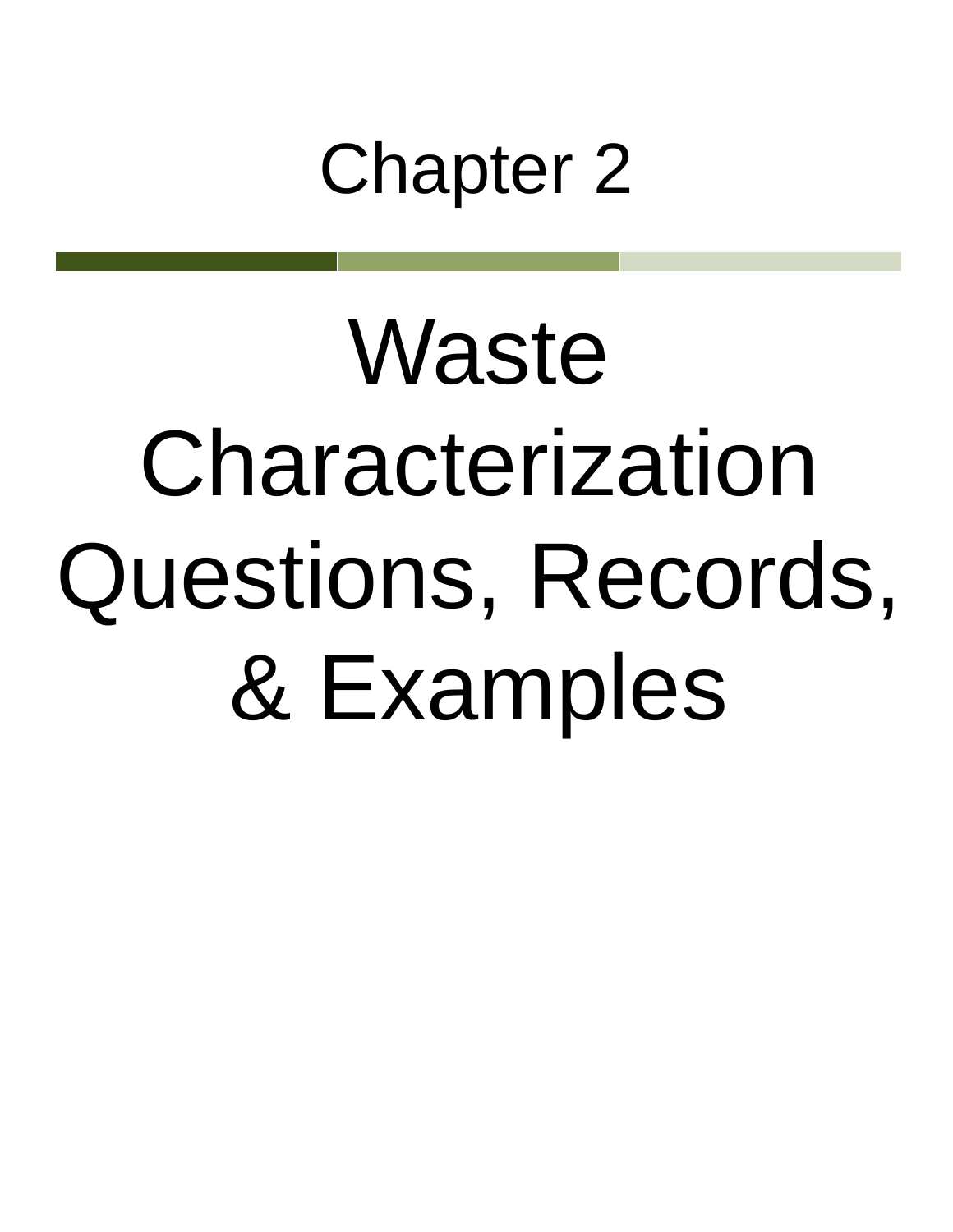# **Waste Characterization Record**

To meet the waste characterization recordkeeping requirements of Rule 307 (MAC R 299.9307), consider creating a record that details your answers to the waste characterization questions provided below. This detail would ensure thorough documentation of your determination and would be in addition to the following records that should already be assembled and available at the site of generation for each waste stream requiring review:

- the waste type
- a narrative description of the waste
- the source of waste
- any test results obtained from sampling and analyzing the waste
- a description of the sampling procedure used
- details on how the sample was determined to be representative of the waste stream
- a copy of Safety Data Sheets (SDS) or other reference materials relied upon for making the waste determination, including calculations used to evaluate subpart BB and CC applicability (to determine the ppmv volatile organic compound content of the waste)

**Waste Characterization Basic Steps** 

- 1. Is waste listed? Review lists of waste types & codes in rules.
- 2. Is waste characteristic? Analytic test or by knowledge (MSDS, knowledge of process, etc.).
- 3. Does an exclusion or exemption apply?
- 4. Do other regulations apply? (liquid industrial or solid waste, etc.).
- 5. Create & maintain records of characterization for at least 3 years from the date waste was last shipped offsite.

**DENSO** 

DEQ

6. Re-characterize if there is a change in process or materials.  $=$  DLD $=$ 

# **Waste Characterization Questions**

The questions below do not address radioactive waste, infectious or pathogenic medical waste, or Toxic Substance Control Act applicability. Consult with a specialist on these topics if you have a waste that may be subject to these regulations. To locate assistance on these topics, contact the Environmental Assistance Center at 1-800-662-9278 or [deq-assist@michigan.gov.](mailto:deq-assist@michigan.gov) When reviewing each question, advance to the next question if you answer NO.

# **Listed Hazardous Waste Review**

- 1. Is this an unused raw material chemical product containing a sole active ingredient?
	- If Yes: Is there a SDS available?

If Yes: Is material a commercial chemical product listed in Part 111 Table 205a, 205b, or 205c **(P or U Listed)**?

If Yes = Waste is a listed hazardous waste, advance to listed waste exclusion review.

2. Does the waste contain spent solvents or is it a wastewater treatment waste not discharged directly to the wastewater treatment plant pursuant to a permit issued by the treatment authority **(F Listed)**?

If Yes: Does the spent solvent or process generating the waste make the waste a hazardous waste, by definition because it is listed in Part 111, Table 203a?

If Yes = Waste is a listed hazardous waste, advance to listed waste exclusion review.

3. Does the process generating the waste make the waste a hazardous waste, by definition because the process waste is listed in Part 111 Table 204a **(K Listed)**?

If Yes = Waste is a listed hazardous waste, advance to listed waste exclusion review.

# **Listed Hazardous Waste Exclusion Review**

Do any Part 111 exclusions or exemptions apply?

apply.

If Yes: Specify the exclusion found in Rule 202 (waste), Rule 203 (hazardous waste) 204 (exclusion), Rule 205 (CESQG), Rule 206 (recyclable material), Rule 228 (universal waste), etc. and include any relevant documentation substantiating the exclusion applicability in your waste characterization record, then advance to question 4 to determine if waste exhibits any characteristics that make it a hazardous waste. If No – Waste remains a listed hazardous waste that must be managed using the listed hazardous waste code(s). Continue to step 4 if desiring to identify the hazardous waste characteristics that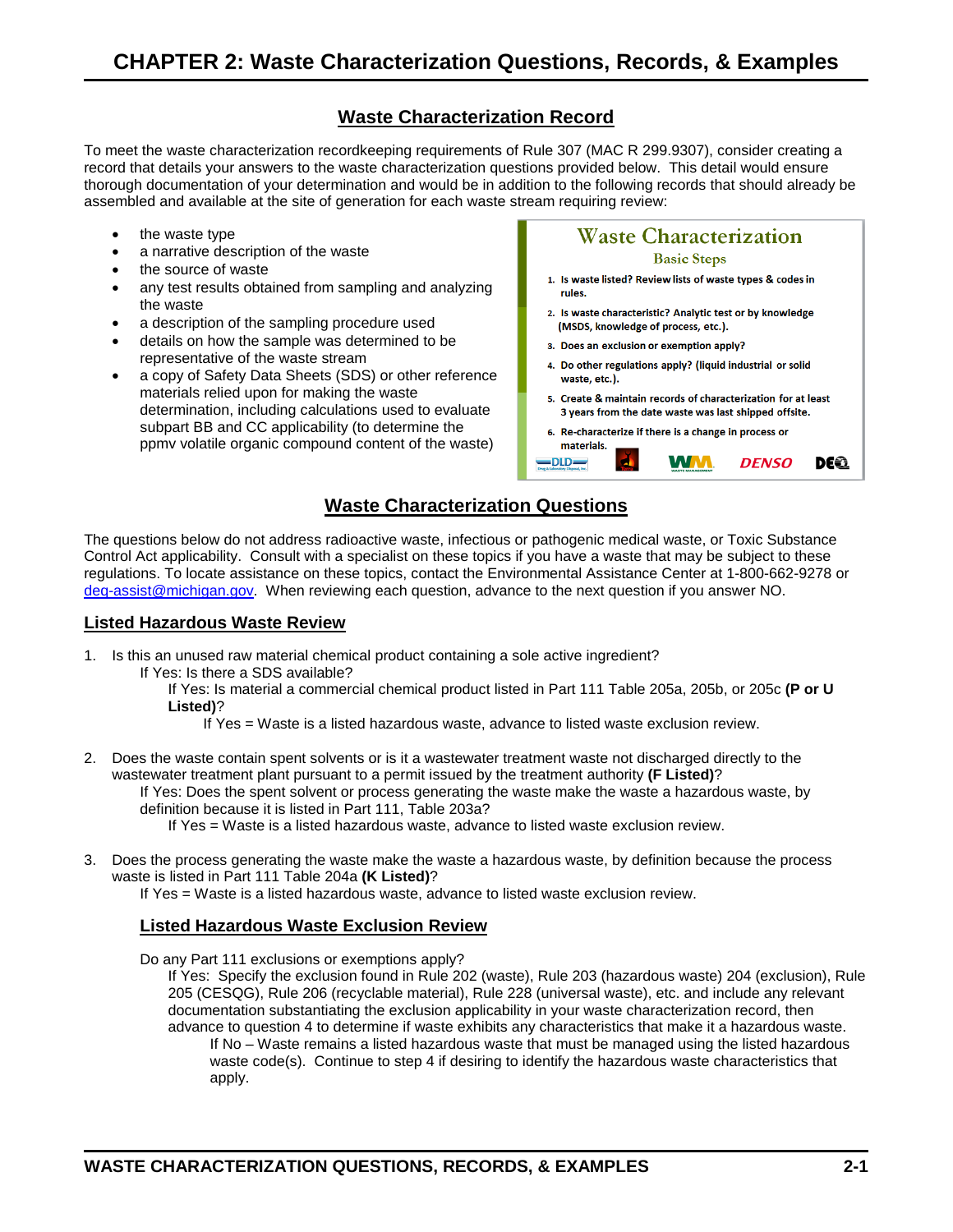# **Characteristic Hazardous Waste Review**

- 4. Does the waste exhibit a characteristic that makes it a characteristic hazardous waste? Review each characteristic:
	- **Ignitable** Review whether the waste exhibits a flashpoint < 140 F using the Penske Martin closed cup test **(D001)**.
	- **Toxic** Are there constituents on the SDS for the materials used found in Part 111, Table 201a?

If Yes: Presume the waste exceeds the limit(s) in table 201a and manage the waste as a characteristic hazardous waste

constituents on the SDS and not just those relevant to occupational exposure when characterizing waste.

has listed all the hazardous

Ensure that the product manufacturer

for the relevant constituent(s) and waste code(s) or sample and analyze the waste using the Toxicity Characteristic Leaching Procedure or totals test using the 20X rule to determine whether it meets or exceeds the TCLP extract concentration in Table 201a. If it meets or exceeds the limit, the waste is a characteristic hazardous waste for the relevant waste codes **(D004 through D043)**.

- **Corrosive** Review whether the waste exhibits a pH < 2 or > 12.5 **(D002)**.
- **Reactive** Review whether the waste is reactive and reacts violently at standard atmospheric conditions or meets any U.S. DOT reactive class standards.

If Yes: Waste is a characteristic hazardous waste, be sure to use all the applicable hazardous waste codes when managing the waste **(D003)**.

# **Characteristic Hazardous Waste Exclusion Review**

Do any Part 111 exclusions or exemptions apply?

If Yes: Specify the exclusion found in Rule 202 (waste), Rule 203 (hazardous waste), Rule 204 (exclusion), Rule 205 (CESQG), Rule 206 (recyclable material), Rule 228 (universal waste), etc. and include any relevant documentation substantiating the exclusion applicability in your waste characterization record, then advance to question 5 to determine what waste regulations apply to the waste.

# **Liquid Industrial Waste Review**

5. Does the waste pass through the paint filter (liquids break through the filter) using Test Method 9095 under SW-846 (e.g. the waste "fails" the paint filter test and liquids break through the filter)?

If Yes: Manage as a liquid industrial waste to meet the applicable Part 121 requirements.

# **Liquid Industrial Waste Exclusion Review**

Do any exclusions or exemptions apply?

If yes: Specify the exclusion found in the Section 12101(n) (the definition of liquid industrial waste) or Section 12102a (materials not specified as liquid industrial waste), then advance to question 6.

# **Solid Waste Exclusion Review**

- 6. Is the material specifically excluded from the definition of solid waste? See Part 115, Section 11506(1).
- 7. Is the material an inert material as defined in Part 115? See Part 115, Section 11504(2).
- 8. Is the material a recyclable material under Part 115? See Part 115, Section 11505(1) and (9), and 11506(6).
- 9. Has the material been granted an exclusion from Part 115? See Part 115, Rule 118a or former Part 115 Rules 113 through 118.
- 10. Is the material a beneficial use by-product as defined under Part 115? See Part 115, Sections 11502(8), 11551, 11551a, 11552, and 11553?
- 11. Is the material a source separated diverted waste under Part 115? See Part 115, Section 11503(6) and 11521b.
- 12. Is the material a low-hazard industrial waste under Part 115? See Section 11553(7).

If analytical data exists, consider whether the process generating the waste changed since the analysis was conducted. Also consider instituting measures to ensure environmental staff is informed by operations and purchasing staff in advance of making any changes. This will allow for the waste to be evaluated prior to waste origination and the waste implications to be considered before the change. Also consider supplementing the characterization records with periodic analysis, even if process and materials are not known to have changed. This will help confirm continued proper management of the waste and that a change was not overlooked.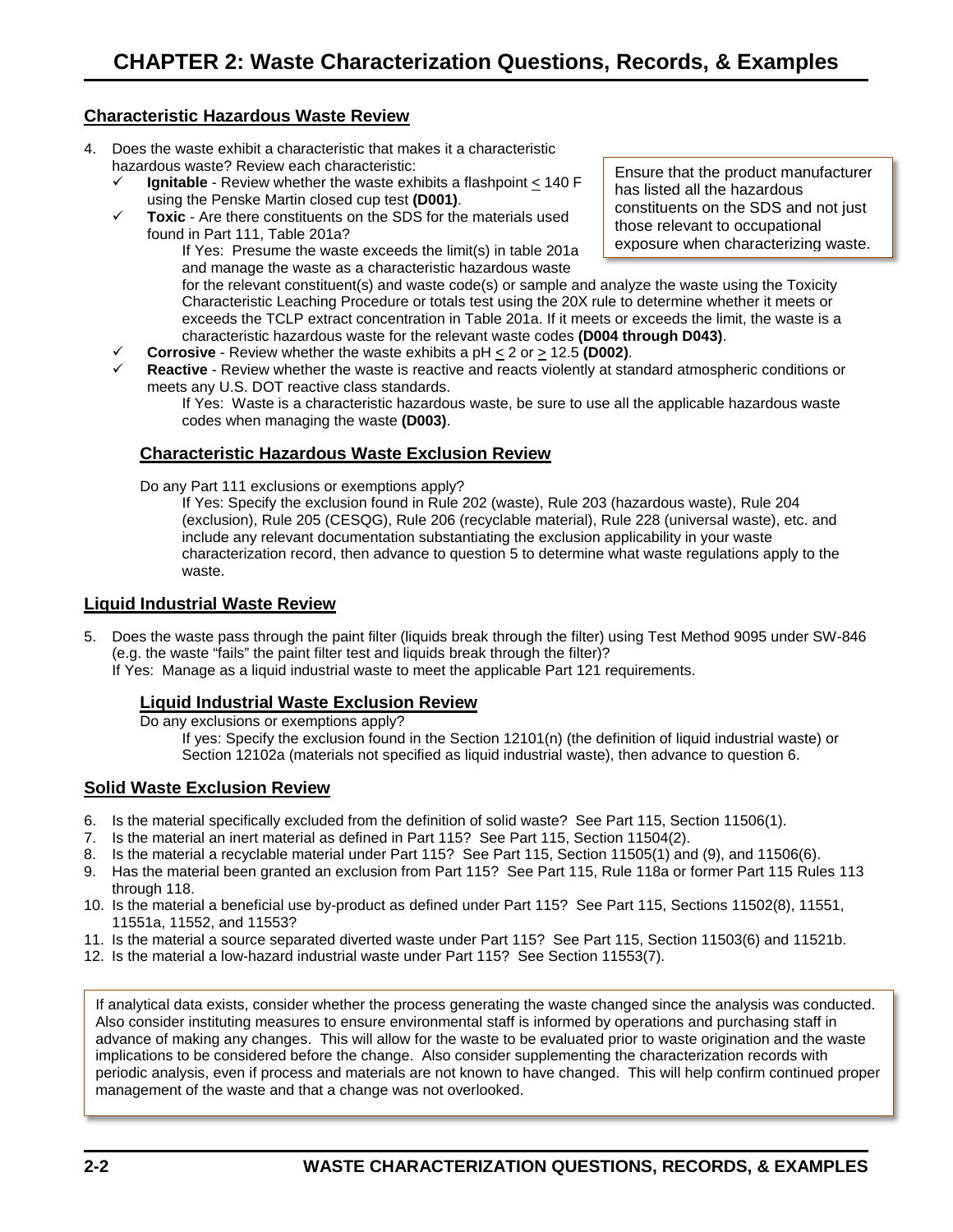# **Waste Characterization Record**

**Completed by: Completion date:**

**Waste description:**

**Waste source:**

**Waste type:**

**Waste codes:**

**Waste sample details including date sampled, location(s) sampled, collection procedure, analysis method, etc.):**

**Product name for SDS considered:**

**Subpart BB or CC applicability:**

**LDR underlying hazardous constituents:**

#### **Listed Review**

1. Is this an unused raw material that is commercial chemical product listed in Part 111 Table 205a, 205b, or 205c (P or U listed)?

2. Does the waste contain spent solvents that meets the listing in Table 203a or is the waste a wastewater treatment sludge meeting the listing in Table 203a (F listed)?

3. Does the process generating the waste make the waste a hazardous waste, by definition because the process waste is listed in Part 111 Table 204a (K listed)?

**Listed Waste Exclusion Review -** List any exclusion relied upon to exclude waste from hazardous waste regulation (e.g. continued use).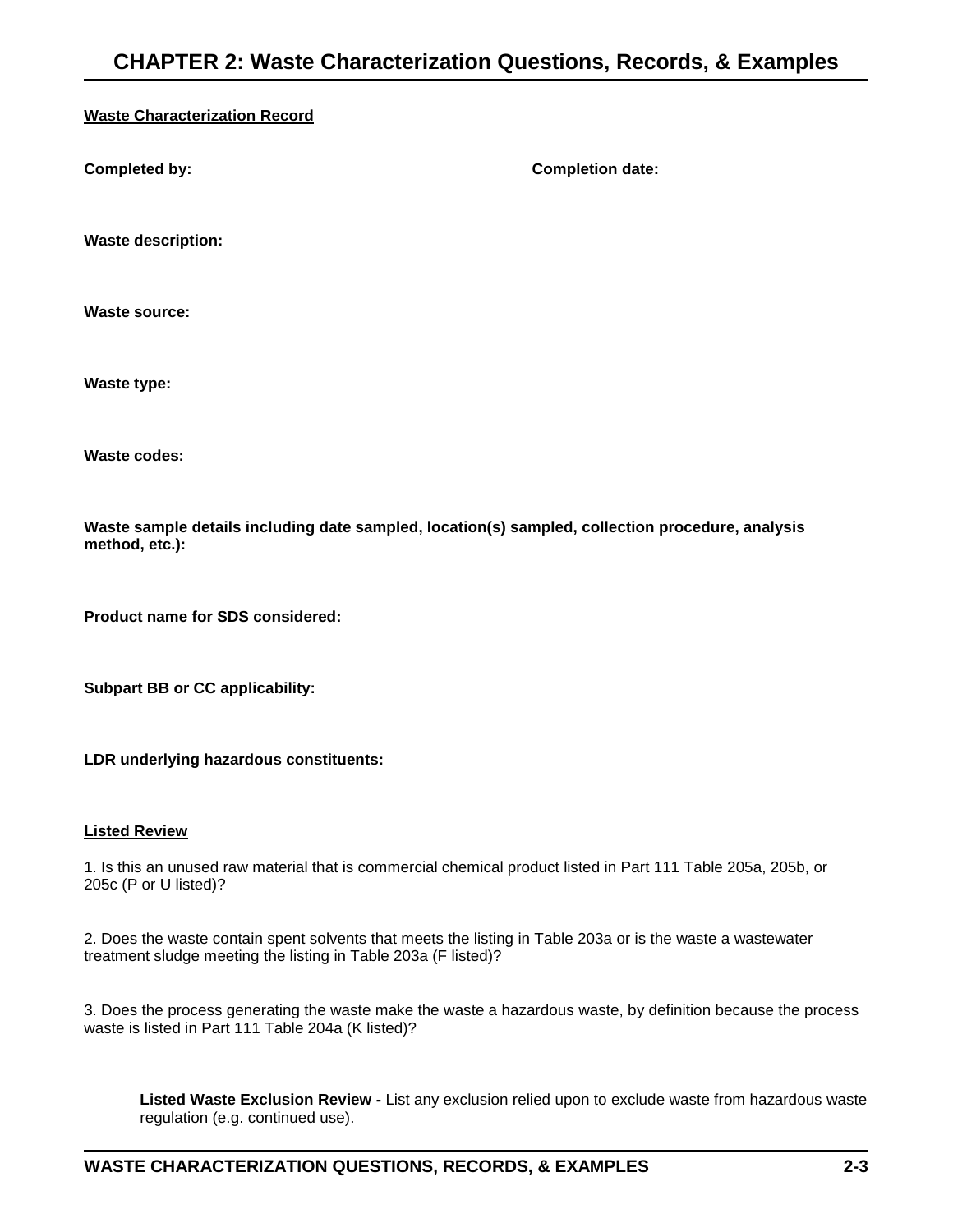# **Waste Characterization Record**

# **Characteristic Review**

4. Does the waste exhibit a characteristic that makes it a characteristic hazardous waste?

Ignitable

Toxic/Acutely Toxic

Corrosive

**Reactive** 

**Characteristic Waste Exclusion Review -** List any exclusion relied upon to exclude waste from full hazardous waste regulation (e.g. CESQG, universal waste, scrap metal, recycled ignitable rags, etc.)

# **Liquid Industrial Waste Review**

5. Does the waste pass through the paint filter (liquids break through the filter) using Test Method 9095 under SW-846 (e.g. the waste "fails" the paint filter test and liquids break through the filter)?

**Liquid Industrial Waste Exclusion Review -** List any exclusion relied upon to exclude waste from liquid industrial waste regulation (e.g. off-specification fuel direct shipped for re-refining as fuel, vegetable or animal fat, CESQG, universal waste, scrap metal, recycled ignitable rags, etc.)

# **Solid Waste Review**

- 6. Is the material excluded from the definition of solid waste?
- 7. Is the material an inert material?
- 8. Is the material a recyclable material?
- 9. Has the material been granted an exclusion from Part 115?
- 10. Is the material a beneficial use byproduct?
- 11. Is the material a source separated diverted waste?
- 12. Is the material a low-hazard industrial waste under Part 115?

#### **Attach all supporting documents (lab results, SDS's, calculations, etc.)**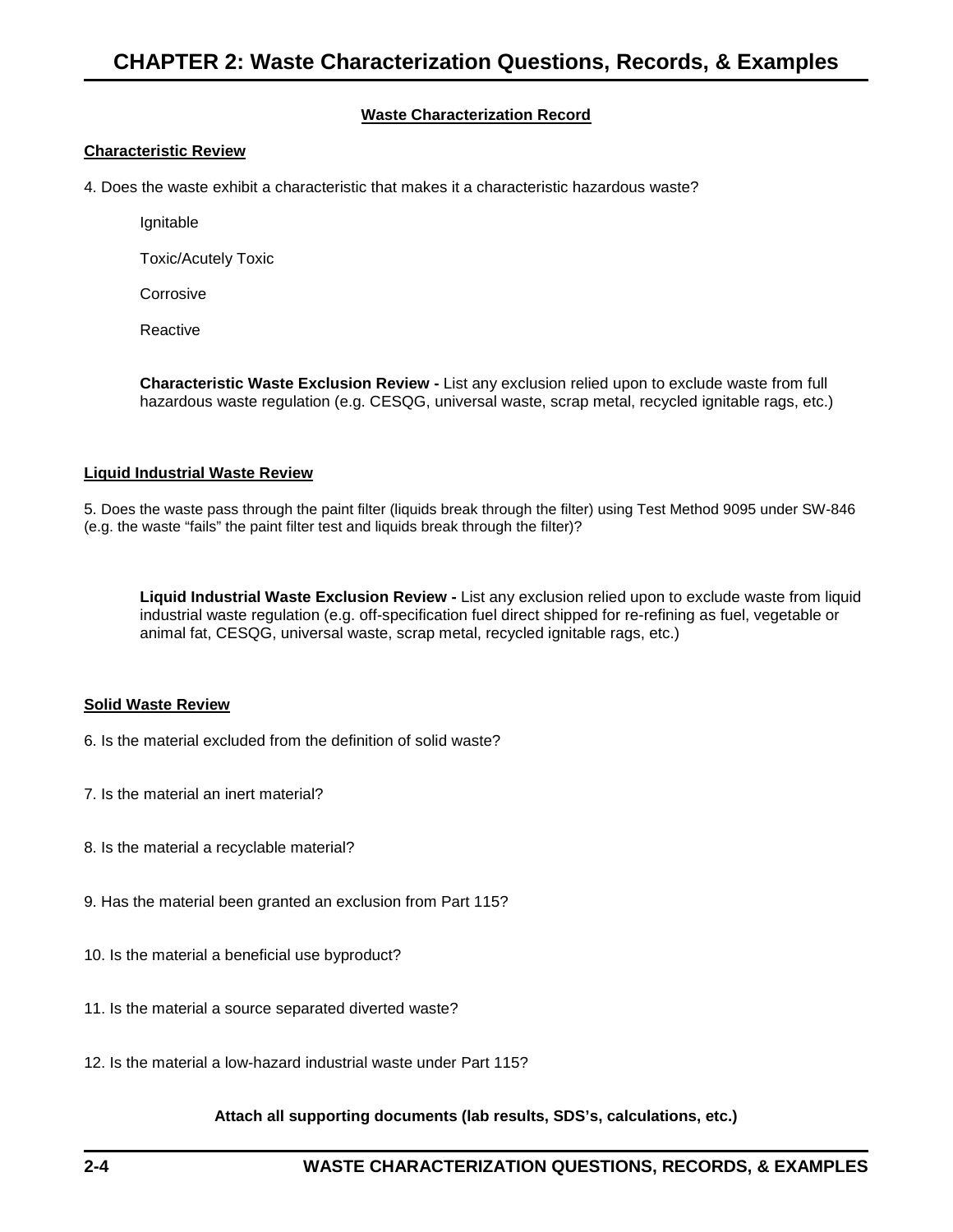# **Waste Characterization Examples**

# **Example 1**

**Unleaded gas contaminated with 10% water and solids removed from tanks in preparation for an underground storage tank removal**

# **Listed Review**

- 1. Is this an unused raw material? **YES**
	- If Yes: Is there a SDS available? **YES**

If Yes: Is material a commercial chemical product listed in Part 111 Table 205a, 205b, or 205c (P or U listed)? **NO**

- 2. Does the waste contain spent solvents or is it a wastewater treatment waste not discharged directly to the wastewater treatment plant pursuant to a permit issued by the treatment authority? **NO**
- 3. Does the process generating the waste make the waste a hazardous waste, by definition because the process waste is listed in Part 111 Table 204a (K listed)? **NO**

#### **Listed Waste Exclusion Review SKIP BECAUSE WASTE IS NOT A LISTED HAZARDOUS WASTE**

# **Characteristic Review**

- 4. Does the waste exhibit a characteristic that makes it a characteristic hazardous waste?
	- Ignitable **YES, WASTE IS D001**
	- Toxic **YES for BENZENE (CAS NO. 71-43-2), WASTE IS D018**
	- Corrosive –**NO**
	- Reactive **NO**

# **Characteristic Waste Exclusion Review**

**YES** – Commercial chemical products (CCP) when recycled and not speculatively accumulated are not a waste pursuant to Rule 202 (1)(b)(iv). See speculative accumulation definition in Part 1 of Part 111 rules. At least

75% of the material must be recycled and re-refined then marketed or burned as fuel meeting combustor fuel specifications in an air permit or FDA fuel standards within 1 year.

 **RECYCLED FUEL IS NOT A WASTE** under Part 111, **ADVANCE TO STEP 5**

# **Other Waste Regulations Review (Liquid Industrial Waste or Solid Waste)**

5. Does the waste pass the paint filter test (e.g. is solid)? **NO**: **WASTE IS LIQUID INDUSTRIAL WASTE**, manage to meet the liquid industrial waste generator requirements.

#### **LDR Review**

If gas was generated by a SQG or LQG and shipped for disposal, then the LDRs apply. An LDR notification is required and the UHCs is **BENZENE** per 40 CFR 268.40 which points to 40 CFR 268.48.

**Point of generation is upon removal from the tank. This is when it is generated and first becomes subject to regulation.**

**Prove via testing or knowledge that gas destined for disposal is not ignitable or toxic; otherwise manage it as a D001 and D018 hazardous waste.**

**See Part 121, Section 12102a for exclusions from being a liquid industrial waste when transmix or contaminated fuel is direct shipped for re-refining and use as a fuel.**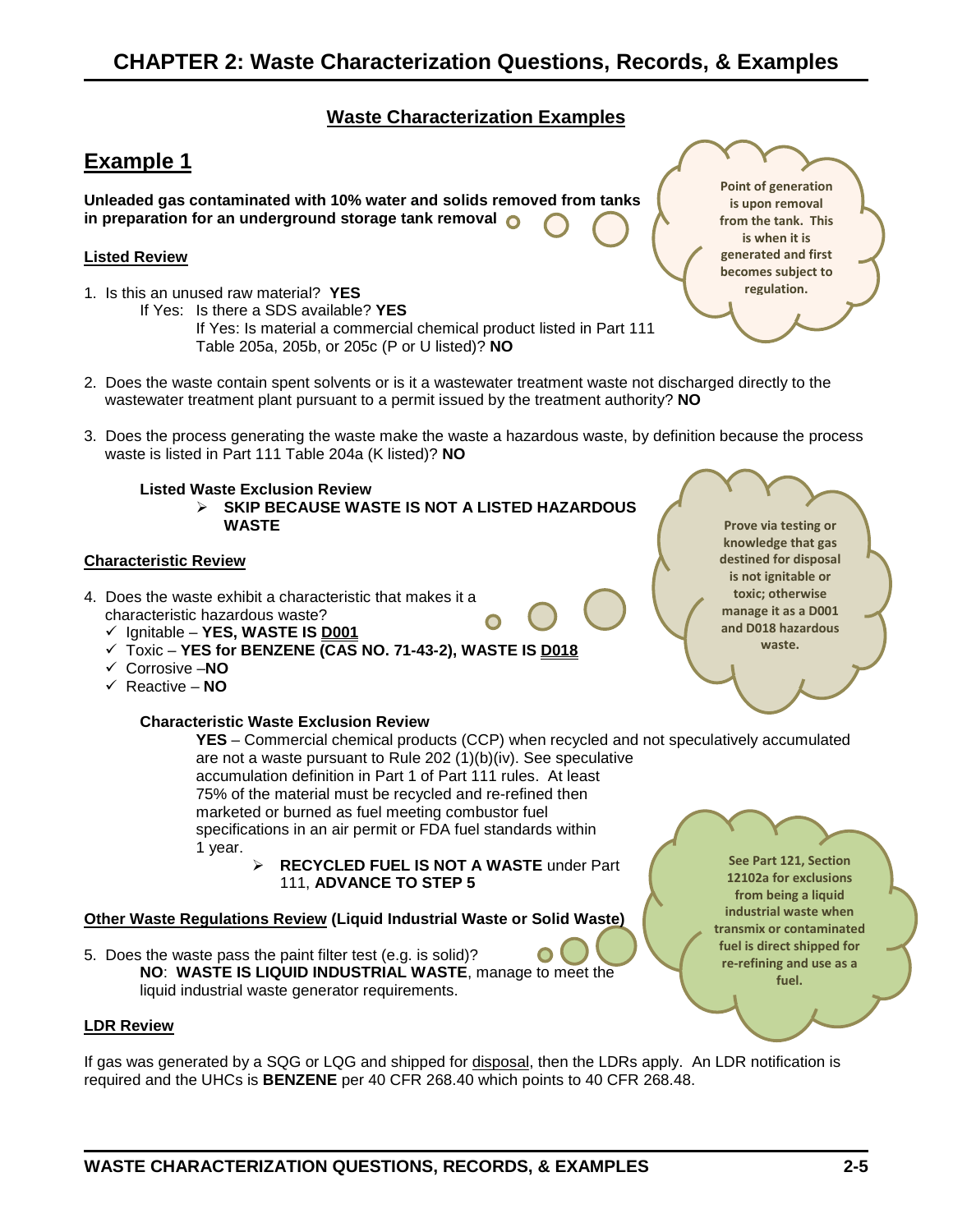# **Example 2**

**Wastewater treatment sludge with approximately 30% solids vacuumed from a floor drain adjacent to a non-cyanide chrome and zinc electroplating line** 

# **Listed Review**

- 1. Is this an unused raw material? **NO**
	- If Yes: Is there a SDS available? **NA**

If Yes: Is material a commercial chemical product listed in Part 111 Table 205a, 205b, or 205c (P or U listed)? **NA**

- 2. Does the waste contain spent solvents or is it a wastewater treatment waste not discharged directly to the wastewater treatment plant pursuant to a permit issued by the treatment authority (F listed)? **YES, WASTE IS F006**
- 3. Does the process generating the waste make the waste a hazardous waste, by definition because the process waste is listed in Part 111 Table 204a (K listed)? **NO**

# **Listed Waste Exclusion Review**

Do any exclusions or exemptions apply? **NO**

# **Characteristic Review**

- 4. Does the waste exhibit a characteristic that makes it a characteristic hazardous waste?
	- $\checkmark$  Ignitable **NO**
	- Toxic **YES for CHROMIUM (CAS NO. 7440-47-3), WASTE IS D007**
	- Corrosive –**NO**
	- $\checkmark$  Reactive **NO**

#### **Characteristic Waste Exclusion Review NO**

# **Other Waste Regulations Review (Liquid Industrial Waste or Solid Waste)**

5. Does the waste pass the paint filter test (e.g. is solid)? **NA, F006/D007 hazardous waste**

# **LDR Implications**

F-listed electroplating waste generated by SQGs and LQGs must submit a LDR notification, however there is no UHC as 40 CFR 268.40 provides the treatment limits for F006 hazardous constituents and 40 CFR 268.9 .

**Pursuant to Rule 503(1) of Part 111, F006 is often treated on-site by the generator to reduce volume. Wastewater discharged from the treatment must be approved by the receiving authority and sludge from the treatment remains F006 per the derived from rule.**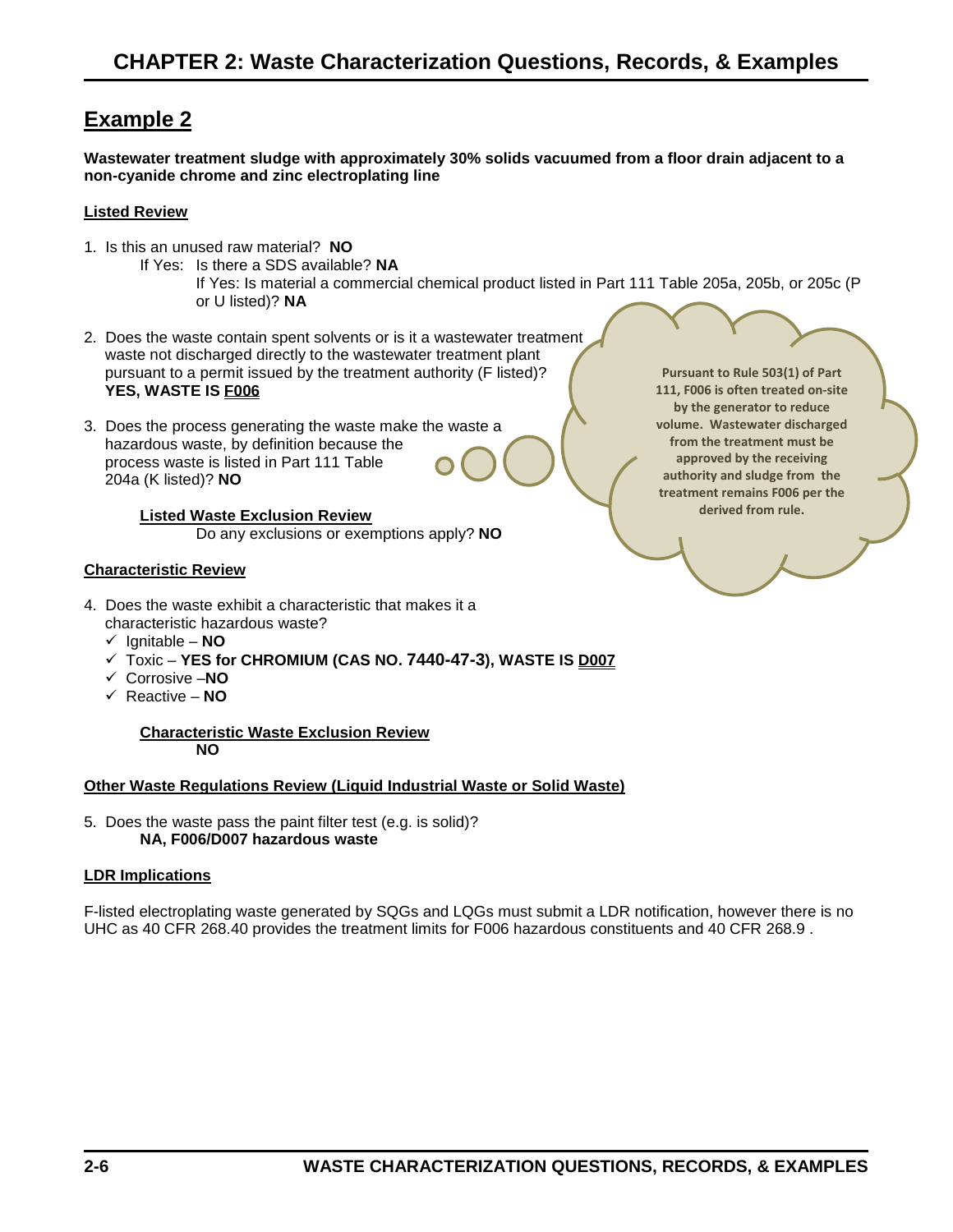# **Example 3**

**Waste rags from a process using a solvent comprised of 7% acetone, 8% MEK, and 85% mineral spirits where the solvent is placed on the rag and used to wipe the manufactured items to remove lint and debris**

- 1. Is this an unused raw material? **NO** If Yes: Is there a SDS available? **NA**
- 2. Does the waste contain spent solvents or is it a wastewater treatment waste not discharged directly to the wastewater treatment plant pursuant to a permit issued by the treatment authority (F listed)? **NO** If YES: Does the solvent or process generating the waste make the waste a hazardous waste, by definition because it is listed in Part 111, Table 203a (F listed)? **NA**
- 3. Does the process generating the waste make the waste a hazardous waste, by definition because the process waste is listed in Part 111 Table 204a (K listed)? **NO**

# **Listed Waste Exclusion Review**

Do any exclusions or exemptions apply? SKIP because

> **WASTE IS NOT A LISTED HAZARDOUS WASTE**

# **Characteristic Review**

- 4. Does the waste exhibit a characteristic that makes it a characteristic hazardous waste?
	- Ignitable **YES, WASTE IS D001**
	- Toxic **YES for MEK (CAS NO. 78-93-3), WASTE IS D035**
	- Corrosive –**NO**
	- $\checkmark$  Reactive **NO**

# **Characteristic Waste Exclusion Review**

**YES** – Solvent rags when recycled and reused are excluded from hazardous waste regulation and don't have to be counted when determining generator status pursuant to Rule 206(3)(g); however they cannot contain free liquids and must be managed to meet the on-site satellite accumulation requirements until shipped for laundering. Michigan has not adopted [the new](http://www.epa.gov/osw/hazard/wastetypes/wasteid/solvents/sumry_chrt_wipes_fnl_rul_070913.pdf)  [federal disposable wipes rule,](http://www.epa.gov/osw/hazard/wastetypes/wasteid/solvents/sumry_chrt_wipes_fnl_rul_070913.pdf) so that exclusion is not an option in Michigan.

#### **Other Waste Regulations Review (Liquid Industrial Waste or Solid Waste)**

5. Does the waste pass the paint filter test (e.g. is solid)?

**NA, D001/D035** hazardous waste if disposed (including burned for fuel) and may not have free liquids if recycled pursuant to Part 111 exclusion.

#### **LDR Implications**

Rags generated by SQGs and LQGs are subject to the LDR requirements and an LDR notification is required. The UHC is **MEK**.

**The waste at the point of origination is the solvent and the rag. Therefore the waste is not a spent solvent alone. If the solvent were poured over the part and the rag was used to absorb the spent solvent, the rag would be soaking up a spent solvent and the spent solvent would need to be reviewed to see if it met the listing. In this example it doesn't meet the listing because acetone alone is not > 10%, nor is MEK. Mineral spirits are not included in the F list.**